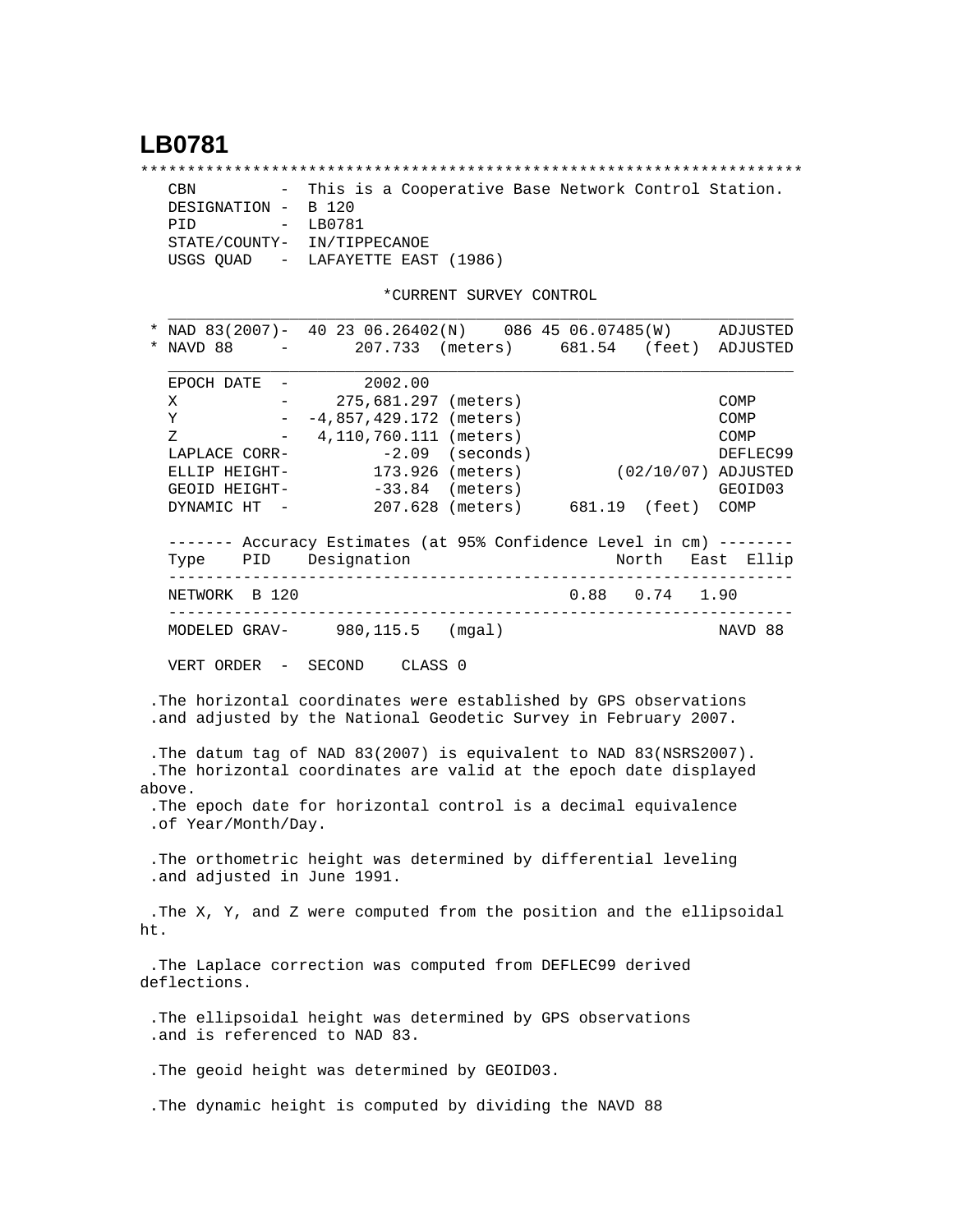.geopotential number by the normal gravity value computed on the .Geodetic Reference System of 1980 (GRS 80) ellipsoid at 45 .degrees latitude (g = 980.6199 gals.).

.The modeled gravity was interpolated from observed gravity values.

| $\ddot{i}$        |    |                 | North                        |              | East             |          | Units Scale Factor |         |  |
|-------------------|----|-----------------|------------------------------|--------------|------------------|----------|--------------------|---------|--|
| Converg.          |    |                 |                              |              |                  |          |                    |         |  |
| ;SPC IN W<br>53.6 |    | $\sim$ 10 $\pm$ | 570,326.920                  |              | 928,159.884      | MT       | 0.99997642         | $+0$ 12 |  |
| ;SPC IN W         |    |                 | $-1,871,147.57$ 3,045,137.89 |              |                  | SFT      | 0.99997642         | $+0$ 12 |  |
| 53.6              |    |                 |                              |              |                  |          |                    |         |  |
| ; UTM<br>39.2     | 16 |                 | $-4,470,527.610$             |              | 521,076.353      | MT       | 0.99960547         | $+0.09$ |  |
|                   |    |                 | - Elev Factor                |              | x Scale Factor = |          | Combined Factor    |         |  |
| !SPC IN W         |    | $\sim$          | 0.99997272                   | $\mathbf{x}$ | $0.99997642 =$   |          | 0.99994914         |         |  |
| ! UTM             | 16 | $\sim$          | 0.99997272                   | $\mathbf{x}$ | 0.99960547       | $\equiv$ | 0.99957820         |         |  |

SUPERSEDED SURVEY CONTROL

|  | NAD 83(1997)- 40 23 06.26399(N)<br>ELLIP H (01/19/05) 173.930 (m) |  | 086 45 06.07478(W) AD( | GP (                                 | $\rightarrow$ 4 | A              |
|--|-------------------------------------------------------------------|--|------------------------|--------------------------------------|-----------------|----------------|
|  | NAVD 88 (01/19/05) 207.73 (m)<br>NGVD 29 (??/??/92) 207.839 (m)   |  | 681.89                 | 681.5 (f) LEVELING 3<br>(f) ADJ UNCH |                 | $\overline{2}$ |

0

 .Superseded values are not recommended for survey control. .NGS no longer adjusts projects to the NAD 27 or NGVD 29 datums. .[See file dsdata.txt](http://www.ngs.noaa.gov/cgi-bin/ds_lookup.prl?Item=HOW_SUP_DET) to determine how the superseded data were derived.

 \_U.S. NATIONAL GRID SPATIAL ADDRESS: 16TEK2107670528(NAD 83) \_MARKER: DB = BENCH MARK DISK \_SETTING: 7 = SET IN TOP OF CONCRETE MONUMENT \_SP\_SET: SET IN TOP OF CONCRETE MONUMENT \_STAMPING: B 120 1946 \_MARK LOGO: CGS \_PROJECTION: PROJECTING 8 CENTIMETERS \_MAGNETIC: O = OTHER; SEE DESCRIPTION \_STABILITY: C = MAY HOLD, BUT OF TYPE COMMONLY SUBJECT TO +STABILITY: SURFACE MOTION \_SATELLITE: THE SITE LOCATION WAS REPORTED AS SUITABLE FOR +SATELLITE: SATELLITE OBSERVATIONS - June 24, 2003 HISTORY - Date Condition Report By<br>HISTORY - 1946 MONUMENTED CGS  $MONTIMENTERD$ 

| 11 T D T OIL T | ᆠノエリ            | uuuuunitu tel              | しょしさんす |
|----------------|-----------------|----------------------------|--------|
| HISTORY        | - 1965          | GOOD                       | NGS    |
| HISTORY        |                 | $-20020520$ MARK NOT FOUND | INDIV  |
| HISTORY        | - 20030520 GOOD |                            | INDIV  |
| HISTORY        | - 20030624 GOOD |                            | PURDUE |
|                |                 |                            |        |

## STATION DESCRIPTION

DESCRIBED BY COAST AND GEODETIC SURVEY 1946 1.6 MI NE FROM DAYTON.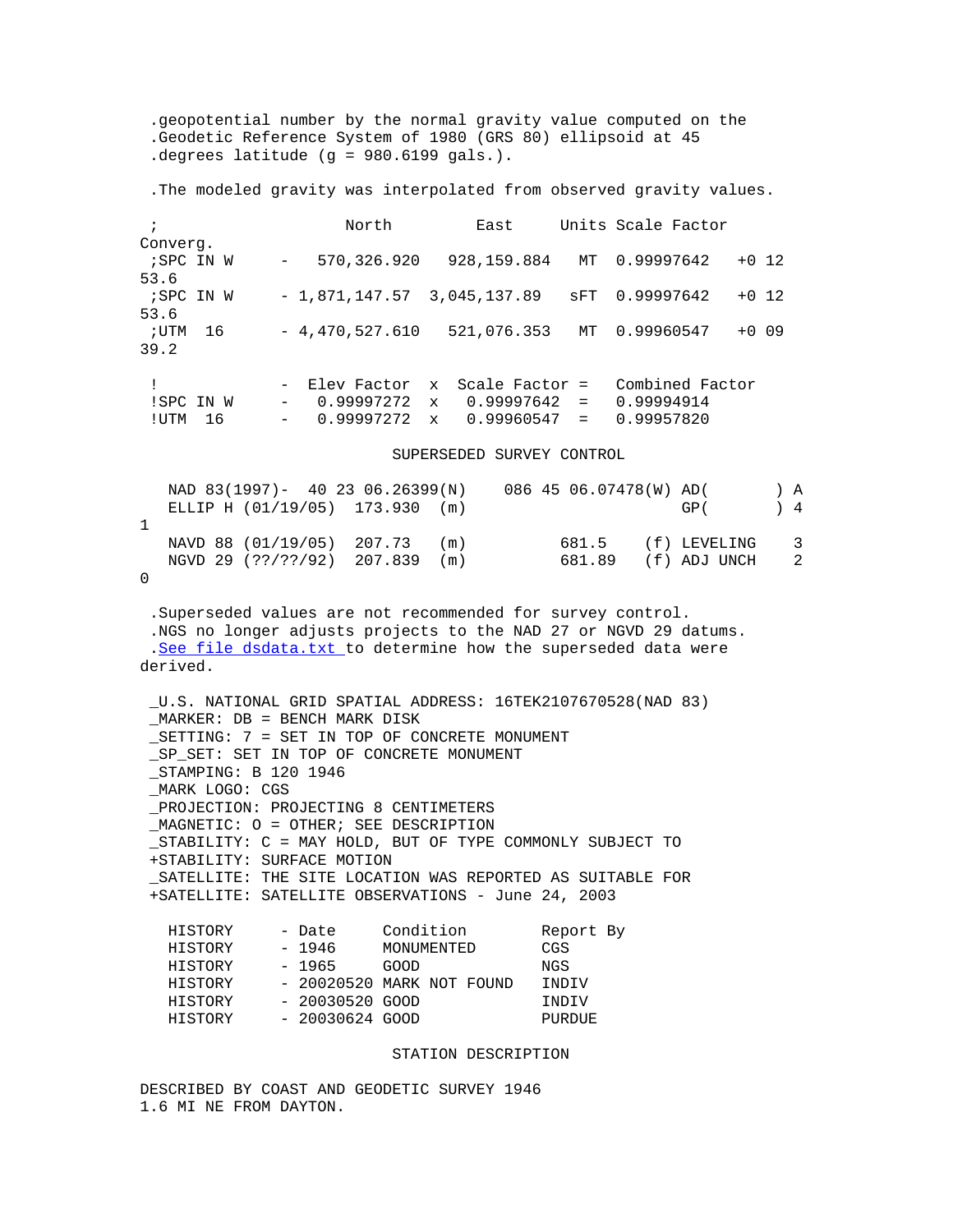ABOUT 0.9 MILE EAST ALONG STATE HIGHWAY 38 FROM THE POST OFFICE AT DAYTON, THENCE 0.7 MILE NORTH ALONG THE BUCK CREEK-DAYTON ROAD, 0.2 MILE SOUTH OF AN EAST-WEST CROSS ROAD, 22 FEET EAST OF THE CENTER LINE OF THE ROAD, 20.5 FEET NORTH OF THE CENTER LINE OF A DRIVEWAY TO THE WALLACE PATTON FARM HOUSE, 11 FEET NORTH OF A FENCE CORNER, 1 1/2 FEET WEST OF A FENCE LINE AND ABOUT 1 FOOT HIGHER THAN ROAD LEVEL. A STANDARD DISK, STAMPED B 120 1946 AND SET IN THE TOP OF A CONCRETE POST PROJECTING 5 INCHES ABOVE GROUND.

## STATION RECOVERY (1965)

RECOVERY NOTE BY NATIONAL GEODETIC SURVEY 1965 RECOVERED IN GOOD CONDITION.

STATION RECOVERY (2002)

RECOVERY NOTE BY INDIVIDUAL CONTRIBUTORS 2002 MARK NOT FOUND, DUE TO THE ROAD IS NOT BEING THERE.

STATION RECOVERY (2003)

RECOVERY NOTE BY INDIVIDUAL CONTRIBUTORS 2003 (BLY) RECOVERED IN GOOD CONDITION.

## STATION RECOVERY (2003)

RECOVERY NOTE BY PURDUE UNIVERSITY 2003 (BHV) THE STATION IS LOCATED IN SHEFFIELD TOWNSHIP, ABOUT 1.6 MI NORTHEAST OF DAYTON. OWNERSHIP--WALLACE PATTON FARM HOUSE, JOHN B. SPITZNAGLE, JOHN DEERE ROAD, 2233 CR S 800 E, LAFAYETTE, IN 47905.

TO REACH THE STATION FROM THE INTERSECTION OF INTERSTATE HIGHWAY 65 AND US HIGHWAY 38 GO EAST ON HIGHWAY 38 FOR 1.75 MI PASSING THROUGH DAYTON TO COUNTY ROAD 800 E ON THE LEFT. TURN LEFT AND GO NORTH ON ROAD 800 E FOR 0.8 MI TO THE STATION ON THE RIGHT.

THE STATION IS 40.6 FT WEST-NORTHWEST OF A UTILITY POLE, 24.3 FT EAST OF THE CENTER OF ROAD 800 E, 22.5 FT NORTH OF THE CENTER OF JOHN DEERE ROAD AND 11.3 FT NORTHWEST OF THE LAST POST OF AN EAST-WEST FENCE LINE.

1 National Geodetic Survey, Retrieval Date = DECEMBER 21, 2007